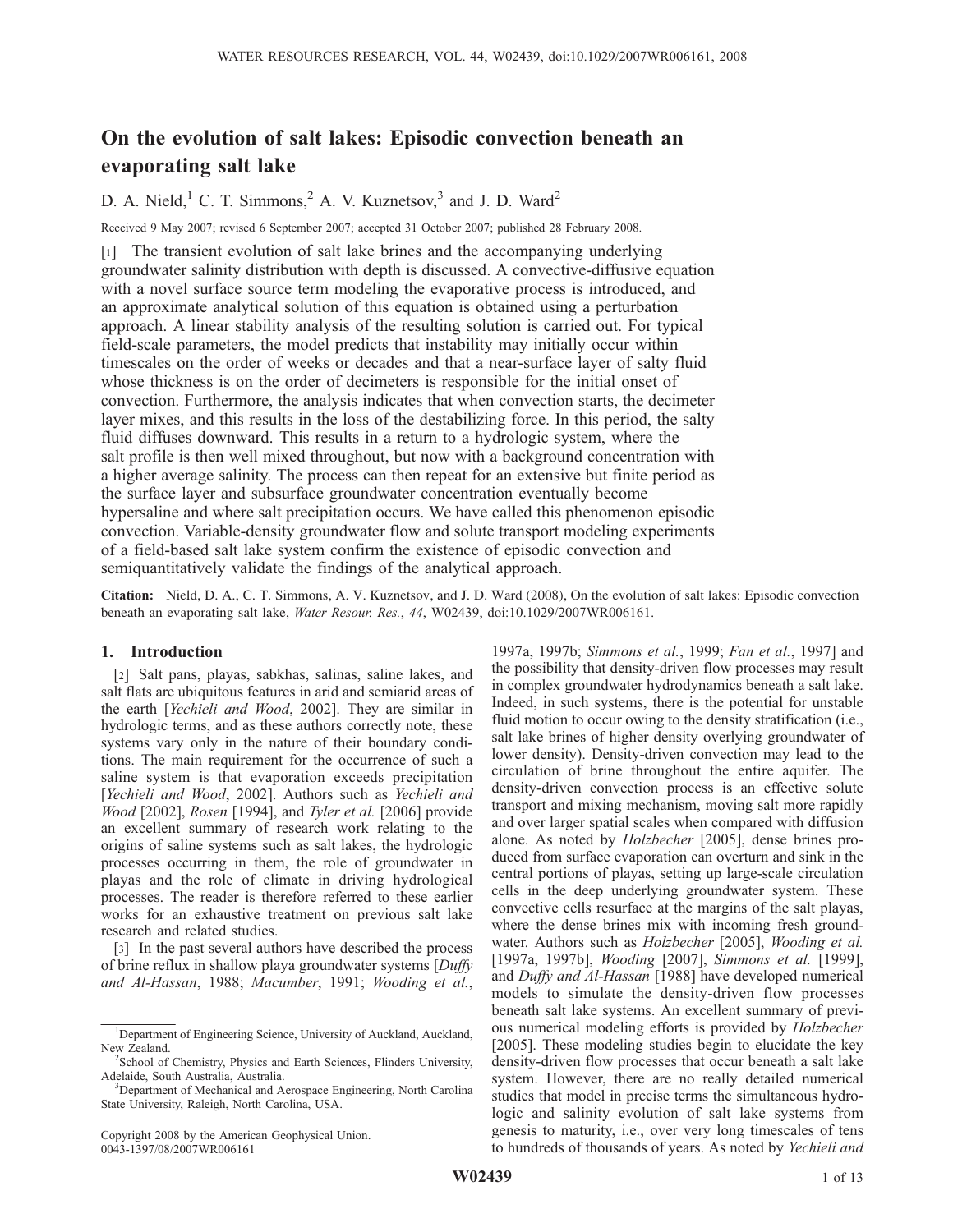

Figure 1. Conceptual model of a field-based discharge playa. No open water ponding exists, and evaporation occurs directly from the soil sediment. Groundwater discharges to the playa surface, and evapoconcentration accumulates salt in the near-surface soil profile of the playa. A concentration gradient (salty fluid over fresher groundwater) may establish, and density-driven free convection circulates the brine throughout the aquifer layer. Mathematical analyses performed in this paper occur along the line of symmetry a-a' (the line representing purely vertical upward groundwater discharge), as indicated by the dashed box.

Wood [2002], while saline water bodies are widespread arid environments, they usually represent transient conditions. It is, therefore, frequently necessary to account for past hydrological conditions in hydrologic analyses. Elucidating evolutionary hydrodynamic and solute transport behavior over long historic timescales poses particular challenges in hydrologic analyses and remains largely unexplored and poorly understood. However, this exemplifies the need for a quantitative assessment of the evolutionary behavior of salt lake systems from both a theoretical viewpoint as well as in more practical terms by way of field-based experimentation. Indeed, a greater understanding of the evolutionary behavior from a hydraulic and theoretical viewpoint is expected to be important in directing future field-based analyses and investigations. This may also aid in the more accurate interpretation of salt and water balances, isotope signatures, and other related hydrologic, hydrochemical, hydrogeologic, and climatological data that are pertinent to salt lake studies.

[4] Some authors have attempted to quantify the nature of the density-driven flow process using the Rayleigh number (Ra), a dimensionless number that represents the ratio of buoyancy driven flow (that drives convective circulations) to diffusive/dispersive transport (that dissipates convective circulations). Previous literature (see Nield and Bejan [2006] for an exhaustive review) shows that the Rayleigh number is the critical controlling parameter for the onset of density-driven convection. Indeed authors including Simmons et al. [1999, 2002], Wooding et al. [1997a, 1997b], Rogers and Dreiss [1995], Sanford and Wood [2001], and *Holzbecher* [2005] have used Rayleigh stability criteria, in various forms, to characterize density-driven flow processes in these salt lake and saline hydrologic settings. Most often, the criterion used for the onset of free

convection in porous media (and hence in these convective analyses of salt lake systems) is that the critical Rayleigh number is  $4\pi^2$  [Horton and Rogers, 1945; Lapwood, 1948]. This stability criterion makes certain assumptions about the nature of the upper and lower boundary conditions of the infinite porous layer, namely impervious, ''conducting'' boundaries, and it is assumed that the basic density gradient is uniform. It is, however, not immediately clear whether this is the most appropriate stability criterion for a salt lake environment, particularly where there is an evaporating discharge boundary at the upper surface. This vertical flux is not accounted for in the boundary conditions that lead to the commonly used critical Rayleigh number noted above. An investigation of the appropriate stability criteria is therefore also critically required.

[5] In this study we attempt to explore the transient evolution of salt lake brines and the accompanying underlying groundwater salinity distribution with depth. We use a theoretical development based upon a stability analysis of the appropriate governing equations and then conduct numerical experiments using a variable-density groundwater flow model to validate those findings. The analysis presented here is motivated by questions that are particularly focused on transient salt lake evolutionary phenomena and the associated (transient) density-driven convective processes. These include, for example, the following.

[6] 1. How does a salt lake evolve from genesis to maturity over longer geologic timescales and what are the hydrologic processes that occur throughout its evolution? What are the mechanisms for salt accumulation and reflux beneath the salt lake and the underlying groundwater system? What are the associated spatial and temporal scales for these reflux and solute transport processes?

[7] 2. Are commonly used Rayleigh stability criteria (such as  $Ra_c = 4\pi^2$ ) appropriate in the analysis of densitydriven flow in a salt lake environment, especially noting the presence of an upward flux associated with evaporative discharge at the salt lake boundary? Are current Ra stability assessments used in previous literature too simple to be useful in the assessment of density-driven convective phenomena associated with brine reflux?

[8] 3. What are the states of stability and instability in the system throughout time? Is the system always unstable? How do the physical factors compete in these accumulation and reflux processes? For example, evaporative discharge leads to salt accumulation at the salt lake surface but diffusion/convection transport salt away from it. How do these processes manifest in time-dependent concentration profiles both at and beneath the evaporating salt lake, and throughout the vertical profile beneath the lake?

## 2. Conceptual Model

[9] Our salt lake conceptual model is based on a number of real world possibilities as outlined by Yechieli and Wood [2002] who have noted that physical processes among saline systems including salt lakes and sabkhas are often very similar but vary in their boundary conditions. We therefore choose one possible set of boundary conditions based upon an evaporating discharge playa. Consider a discharge playa (or salt lake) as shown in Figure 1. Since this is the first analysis of its kind, we start with the assumption that the groundwater system is both homogeneous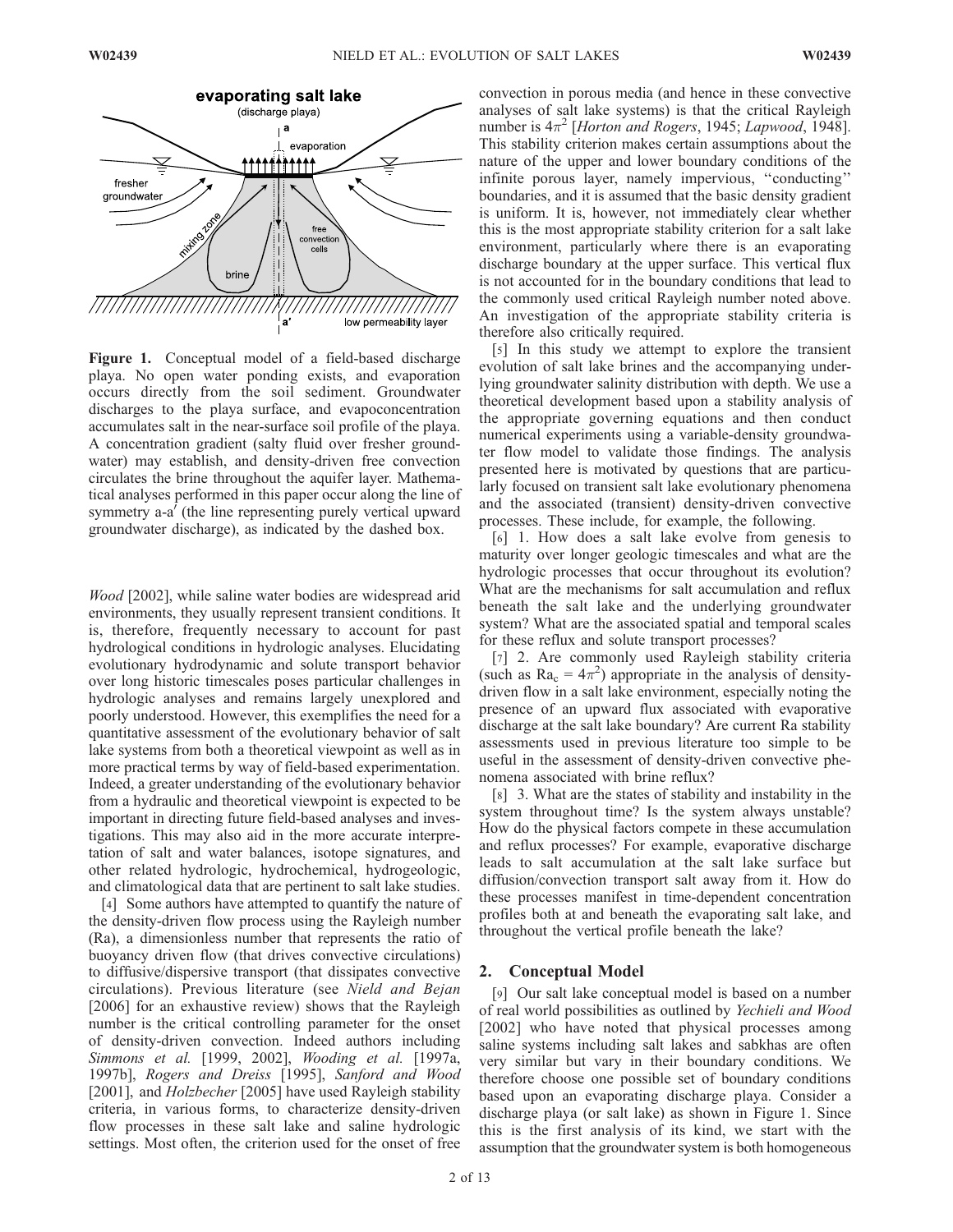

Figure 2. Two dominant groundwater flow and solute transport regimes that are likely to occur in nature. These are denoted as (a) the discharge regime (advection-only), where evapoconcentration and diffusion are dominant, and (b) the discharge (advection) and convection (and hence mixed convection) regime, where density-driven flow mixes salt vertically throughout the profile. Evapoconcentration and diffusion still occur in this second regime, but they are small compared with the free convective (densitydriven) process.

and isotropic. Groundwater flow is directed toward the discharge feature where it evaporates. It is important to note that there is no surface ponding in this system. All salt accumulation occurs in the soil sediments immediately beneath the playa surface. In an idealized setting, the flow system may be considered symmetrical about the line  $a-a'$ . The line of symmetry is a groundwater divide. It is important because it represents a purely vertical and upward flow line along which to perform a one-dimensional (1-D) analysis as required by the analytical approach presented below. Assuming that no salt crust is yet developed on the surface of the playa, the surficial evaporation rate through the soil may be of the order of 100 mm/a [Yechieli and Wood, 2002] and is substantially lower than that of a ponded open water body. Flow continuity between the surface and porous medium requires that the vertical flow rate in the porous layer is therefore obtained by dividing this evaporation rate by the porosity of the sediment. Our analysis is purely 1-D and is taken by assuming flow continuity along the vertical flow line. Two dominant groundwater flow and solute transport regimes, as outlined in Figure 2, are likely to occur in nature. These are denoted as (1) the discharge regime (advection-only) and (2) the discharge (advection) and convection (and hence mixed convection) regime. In the first, groundwater discharge (advection) is dominant. Here, upward flow occurs toward the discharge playa and evaporation leads to the concentration of salts in the surface layer. A concentration gradient (saltier fluid at surface and fresher groundwater at depth) builds up progressively through evapoconcentration. This leads to diffusion of salts vertically downward into the profile. If evapoconcentration occurs at a rate that exceeds the diffusive losses, we expect that the concentration gradient will continue to increase. At some point in time, we might expect that the concentration gradient may exceed some critical concentration gradient required for the onset of density-driven convection. Indeed,

one would expect that when some critical Rayleigh number is exceeded, convection will begin. In this second regime, density-driven convective circulation is able to move the saltier fluids from the shallower parts of the profile and mix them through the subsurface profile. The convective process is both rapid and effective at mixing salt over larger distances and shorter timescales when compared to diffusion alone [Simmons et al., 2001]. To be precise, this regime is mixed convective since both free convection (driven purely by density differences) and forced convection (driven by advection) act to control the solute transport process. Our analysis examines how these regimes act to control the salinity evolution in the discharge playa system throughout time. It is important to note that the notion of ''episodic convection'' proposed in this paper is one that was first conceived by the authors through intuitive logic and reasoning and that this preceded the mathematical analyses presented here. As will be shown in this paper, the analytical solutions and numerical groundwater modeling lend strong weight to our hypothesis. In the very least they suggest that this process is theoretically conceivable in a salt lake setting.

## 3. Theory

[10] It is proposed that one can model the development of a salt lake as a result of evaporation from the surface by the following system of equations.

[11] It is assumed that the lake has initially a uniform distribution of salinity  $C_0$ . For  $t \geq 0$ ,  $0 \leq z < \infty$ , the salinity is denoted by  $C^*(z, t)$  and we let  $C(z, t) = (C^*(z, t) - C_0)/C_0$ .

[12] To begin with, for the determination of the basic salinity profile, we suppose that the lake is of infinite depth. Later on, when we consider the stability problem, we will consider a layer of the finite depth and we will lop off the bottom of the basic salinity profile that we have previously obtained.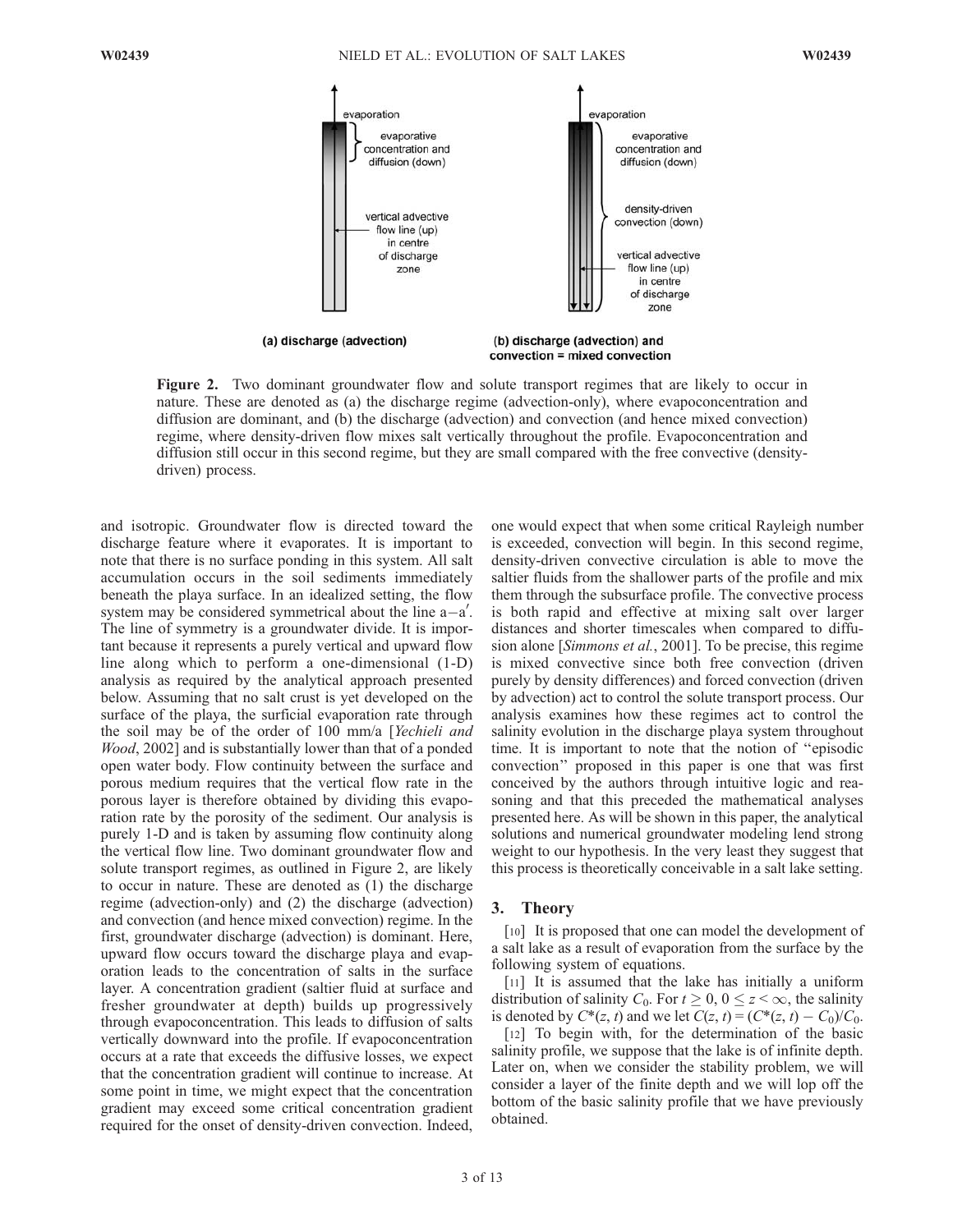[13] Here the z-axis is taken vertically downward with origin at the surface. It is assumed that C satisfies the following system:

$$
\frac{\partial C}{\partial t^*} - U \frac{\partial C}{\partial z^*} = \kappa \frac{\partial^2 C}{\partial z^{*2}} + \sigma(t^*) \delta^*(z^* - 0^{*+}),\tag{1}
$$

$$
C = 0 \t{at} t^* = 0,\t(2)
$$

$$
\frac{\partial C}{\partial z^*} = 0 \text{ at } z^* = 0,
$$
 (3)

$$
C \to 0 \text{ as } z^* \to \infty. \tag{4}
$$

The asterisks denote dimensional quantities. It will be noted that the origin for the  $z^*$ -coordinate has been chosen to be just above the water surface, so that the evaporation effects are incorporated in the differential equation rather than in the boundary condition.

[14] Here U represents a constant upward flow (so that the velocity vector is  $(0, 0, -U)$ ,  $\kappa$  is a constant diffusivity,  $\sigma^*(t^*)$  represents the magnitude of a surface source,  $\delta^*(z^*)$ is the Dirac delta function, and  $0^{*+}$  is a very small positive constant. We introduce what we call the evaporation-diffusive length scale  $L_{gd} = \kappa/U$  and the evaporation-diffusive timescale  $T_{ed} = \kappa / U^2$ . We introduce dimensionless variables z and t and a new source coefficient  $\sigma$  defined by

$$
z = (U/\kappa)z^*, \quad t = (U^2/\kappa)T^*, \quad \sigma = \sigma^*/U \tag{5}
$$

so that equations  $(1)$ – $(4)$  become

$$
\frac{\partial C}{\partial t} - \frac{\partial C}{\partial z} = \frac{\partial^2 C}{\partial z^2} + \sigma(t)\delta(z - 0^+),\tag{6}
$$

$$
C = 0 \t{at} t = 0,\t(7)
$$

$$
\frac{\partial C}{\partial z} = 0 \text{ at } z = 0,
$$
\n(8)

$$
C \to 0 \text{ as } z \to \infty. \tag{9}
$$

The overall conservation of salt mass requires that

$$
\int_0^\infty \left( -\frac{\partial C}{\partial z} \right) dz = \int_0^\infty \sigma(t) \delta(z - 0^+) dz \tag{10}
$$

so that

$$
\sigma(t) = C(0, t). \tag{11}
$$

[15] It appears that this set of equations has no exact analytical solution. The presence in equation (6) of the convective term, containing a first spatial derivative, in

combination with the boundary condition given by equation (8), thwarts an analytical attack. It is possible to eliminate the convective term from the differential equation using a coordinate transformation but this has the effect of replacing the Neumann (second kind) boundary condition by one of the Robin (third kind) type, and so there is no net analytical advance. In physical terms the Robin boundary condition corresponds to a leakage of species mass across the boundary (compare the Newtonian thermal boundary condition). However, an approximate analytical solution, useful for a certain range of parameters and variables, can be obtained using a perturbation procedure as follows.

[16] We anticipate that for small values of the time  $t$  the variable C will differ significantly from zero only in a shallow layer near the surface. In this circumstance the diffusive term involving  $\partial^2 C/\partial z^2$  will dominate over the convective term involving  $\partial C/\partial z$ . Hence as a first approximation, we solve equations  $(6)$  – (9) for C without the convective term, obtaining a solution that we denote by  $C_1(z, t)$ . (Later, as a second approximation, we will repeat the process with  $\partial C/\partial z$  approximated by  $\partial C_1/\partial z$ ). Hence we write

$$
\frac{\partial C_1}{\partial t} = \frac{\partial^2 C_1}{\partial z^2} + \sigma(t)\delta(z - 0^+),\tag{12}
$$

$$
C_1 = 0 \t{at} t = 0,\t(13)
$$

$$
\frac{\partial C_1}{\partial z} = 0 \text{ at } z = 0,
$$
 (14)

$$
C_1 \to 0 \text{ as } z \to \infty. \tag{15}
$$

#### [17] We introduce the Fourier cosine transform

$$
F_c\{C_1(z,t)\} = \bar{C}(s_1,t) = \int_0^\infty C_1(z,t)\cos(s_1z)dz.
$$
 (16)

Using integration by parts and equations (14) and (15), one obtains

$$
F_c\left\{\partial^2 C_1(z,t)/\partial z^2\right\} = -s_1^2 \bar{C}(s_1,t). \tag{17}
$$

Then, taking the transform of equation (12), one has

$$
\frac{d\bar{C}_1}{dt} + s_1^2 \bar{C}_1 = \sigma(t). \tag{18}
$$

Further, the transform of equation (13) gives

$$
\bar{C}_1 = 0 \text{ at } t = 0. \tag{19}
$$

The solution of equation (18) subject to equation (19) is

$$
\bar{C}_1(s_1, t) = \int_0^t \sigma(\tau_1) e^{-s_1^2(t-\tau_1)} d\tau_1.
$$
 (20)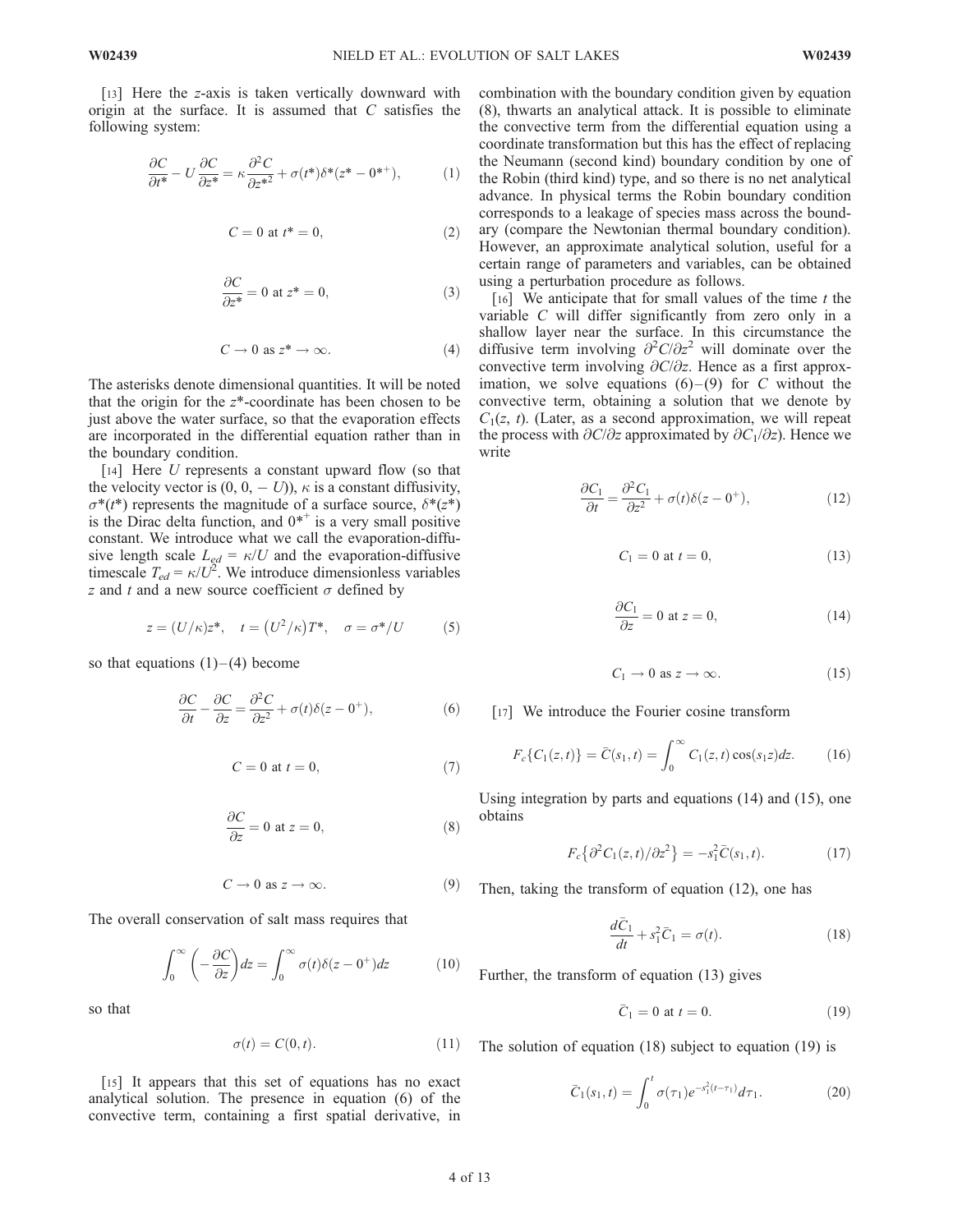Finally,  $C_1(z, t)$  is obtained using the inversion formula

$$
C_1(z,t) = \frac{2}{\pi} \int_0^\infty \bar{C}_1(s_1,t) \cos(s_1 z) ds_1.
$$
 (21)

Hence we conclude that

$$
C_1(z,t) = \frac{2}{\pi} \int_0^{\infty} \left( \int_0^t \sigma(\tau_1) e^{-s_1^2(t-\tau_1)} d\tau_1 \right) \cos(s_1 z) ds_1.
$$
 (22)

Differentiating with respect to z under the integral sign, we get

$$
\frac{\partial C_1(z,t)}{\partial z} = -\frac{2}{\pi} \int_0^\infty \left( \int_0^t \sigma(\tau_1) e^{-s_1^2(t-\tau_1)} d\tau_1 \right) s_1 \sin(s_1 z) ds_1. \tag{23}
$$

At the next stage we solve

$$
\frac{\partial C_2}{\partial t} = \frac{\partial^2 C_2}{\partial z^2} + \sigma(t)\delta(z - 0^+) + \frac{\partial C_1(z, t)}{\partial z},\tag{24}
$$

$$
C_2 = 0 \t{ at } t = 0,
$$
 (25)

$$
\frac{\partial C_2}{\partial z} = 0 \text{ at } z = 0,
$$
\n(26)

$$
C_2 \to 0 \text{ as } z \to \infty. \tag{27}
$$

Combining (23) and (24), we have

$$
\frac{\partial C_2}{\partial t} = \frac{\partial^2 C_2}{\partial z^2} + \sigma(t)\delta(z - 0^+)
$$

$$
-\frac{2}{\pi} \int_0^\infty \left( \int_0^t \sigma(\tau_1) e^{-s_1^2(t - \tau_1)} d\tau_1 \right) s_1 \sin(s_1 z) ds_1. \tag{28}
$$

We now proceed as before. We define

$$
F_c\{C_2(z,t)\} = \bar{C}_2(s_2,t) = \int_0^\infty C_2(z,t)\cos(s_2z)dz.
$$
 (29)

We find that

$$
\bar{C}_{2}(s_{2},t) = \int_{0}^{t} \left[ \sigma(\tau_{2}) - \frac{2}{\pi} \int_{0}^{\infty} \left( \int_{0}^{\infty} \left( \int_{0}^{\tau_{2}} \sigma(\tau_{1}) e^{-s_{1}^{2}(\tau_{2}-\tau_{1})} d\tau_{1} \right) \right. \\ \left. \cdot s_{1} \sin(s_{1}\zeta_{1}) ds_{1} \right) \cos(s_{2}\zeta_{1}) d\zeta_{1} \right] e^{-s_{2}^{2}(t-\tau_{2})} d\tau_{2}, \tag{30}
$$

and so

$$
C_2(z,t) = \frac{2}{\pi} \int_0^\infty \bar{C}_2(s_2, t) \cos s_2 z ds_1
$$
  
=  $\frac{2}{\pi} \int_0^\infty \left\{ \int_0^t \left[ \sigma(\tau_2) - \frac{2}{\pi} \int_0^\infty \right. \cdot \left( \int_0^\infty \left( \int_0^{\tau_2} \sigma(\tau_1) e^{-s_1^2(\tau_2 - \tau_1)} d\tau_1 \right) s_1 \sin(s_1 \zeta_1) ds_1 \right. \right. \cdot \cos(s_2 \zeta_1) d\zeta_1 \left. \left| e^{-s_2^2(t-\tau_2)} d\tau_2 \right. \right\} \cos(s_2 z) ds_2.$  (31)

Similarly, in principle, one can find  $C_3(z, t)$  from  $C_2(z, t)$ , etc.

[18] We now assume that  $\sigma(t)$  is a slowly varying function of  $t$ , and we can approximate it by its mean over a range of  $t$ from 0 to  $T$ , say,

$$
\sigma_T = \frac{1}{T} \int_0^T \sigma(t) dt,
$$
\n(32)

to get a rough approximation for  $C_1(z, t)$ . One finds that approximately

$$
C_1(z,t) = \frac{2\sigma_T}{\pi} \int_0^\infty \left(1 - e^{-s^2t}\right) s^{-2} \cos(sz) ds
$$
  
=  $\sigma_T \left\{ \sqrt{\frac{4t}{\pi}} e^{-z^2/4t} - z \text{ erfc}\left(\frac{z}{\sqrt{4t}}\right) \right\}$   
=  $2\sigma_T \sqrt{\frac{t}{\pi}} \left\{ e^{-\xi^2} - \sqrt{\pi} \xi \text{erfc}(\xi) \right\},$  (33)

where  $\xi = z/\sqrt{4t}$ .

[19] This is a self-similar solution. Figure 3 is a plot of equation (33) for the case  $\sigma_T = 1$  for two cases (1)  $z = 0$  (i.e., at the discharge playa surface) and (2) as a function of depth z below the surface. We include this as an illustration of the qualitative aspects of the solution. Importantly, it is clear that surface salinity increases with time but its mathematical form is slightly complicated as suggested by equation (33). The variation in salinity with time is greatest at the lake surface and decreases with increasing depth.

[20] The function

$$
F(\xi) = e^{-\xi^2} - \sqrt{\pi} \xi \text{erfc}(\xi)
$$
 (34)

decays from 1 to 0 as  $\xi$  increases, quite rapidly. In fact a graph shows that this function is practically indistinguishable from zero when  $\xi > 2$ . For example,  $F(2) = 0.00173$ . [21] From equation (33) one finds that

$$
C_1(0,t) = 2\sigma_T \sqrt{\frac{t}{\pi}}.\tag{35}
$$

Employing this in equation (11) and averaging over the time interval [0, T] gives

$$
\sigma_T = \frac{4U\sigma_T}{3} \sqrt{\frac{T}{\pi}}.
$$
\n(36)

One has consistency if one chooses  $T$  to have the value

$$
T = \frac{9\pi}{16}.\tag{37}
$$

Our rationale for the above procedure is the following. In order for the Fourier transform technique to be applicable we must assume that the magnitude of source term be independent of time. In other words, we need to ''freeze'' the value of  $\sigma(t)$  at some constant value, and we have taken the expression in equation (32) as our best guess for this value. We propose the label ''quasi-similarity solution'' for the solution (given by equation (33)) obtained in this way.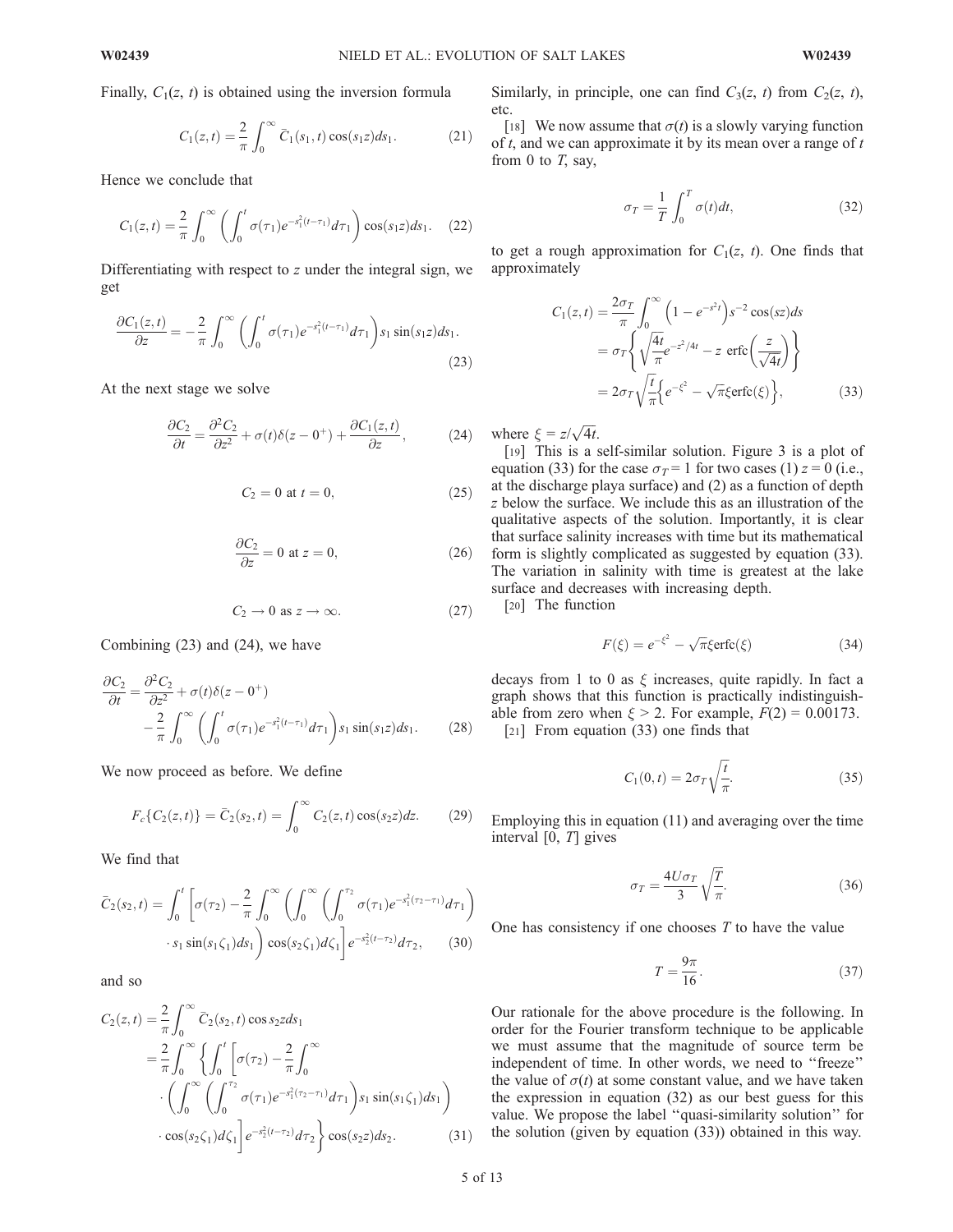

**Figure 3.** Plot of C<sub>1</sub>(z, t) in equation (33) for the case  $\sigma_T = 1$  and for (a)  $z = 0$  (i.e., at the discharge playa surface) and (b) as a function of depth  $z$  below the surface. Qualitative aspects of the solution are demonstrated, and increasing salinity with time is observed. Variation in concentration through time is largest at the surface and decreases with increasing depth.

[22] The calculation of  $C_2$  requires the numerical evaluation of the inverse transform integral, the integral with respect to  $s_2$ , which is truncated at some value N. The effect of this is that large wave numbers are neglected and so some of the fine structure of the salinity profile is lost. We found that  $N < 10$  led to loss of accuracy and that  $N = 100$  led to nonsense because of accumulated round-off error, so we used the value  $N = 40$  in most of our calculations of  $C_2$ .

[23] For the case  $\sigma(t) = 1$ , we have plotted  $C_1$  and  $C_2$ versus  $z$  for various values of  $t$ . We found that there are discrepancies for small values of  $t$  (e.g.,  $C$  going negative before it becomes negligibly small) that are not surprising since when t tends to zero the similarity variable  $\xi$  tends to infinity. There are also major discrepancies when  $t > 3$ . This is not unexpected. The surface boundary layer can be expected to thicken as a result of diffusion as  $t$  increases, so that our assumption that  $\partial C/\partial z$  is small compared with  $\partial^2 C/\partial z^2$  is no longer valid. However, it appears that for

 $0.1 \le t \le 2$ ,  $C_2$  behaves sensibly and is close to  $C_1$ . That means that there is a range of  $t$  for which the analytical solution equation (33) is a reasonable approximation. One can then use this for a qualitative investigation of stability.

[24] Without an open water body at the surface of the discharge playa, we may assume that the evaporation rate from the soil surface is on the order of  $E = 100$  mm/a (to an order of magnitude estimate). Assuming a porosity of 0.3 consistent with a sandy material, the flow rate through the sandy layer is  $U = 0.33$  m/a. If one assumes  $\kappa = 0.03$  m<sup>2</sup>/a then the relevant length scale is 0.1 m and the timescale is 0.3 years. These values are all consistent with reasonable estimates based upon realistic field observations.

[25] The above analysis is independent of the momentum equation, and hence independent of whether one has a porous medium or a fluid clear of solid material. In the remainder of the paper we consider a porous medium, and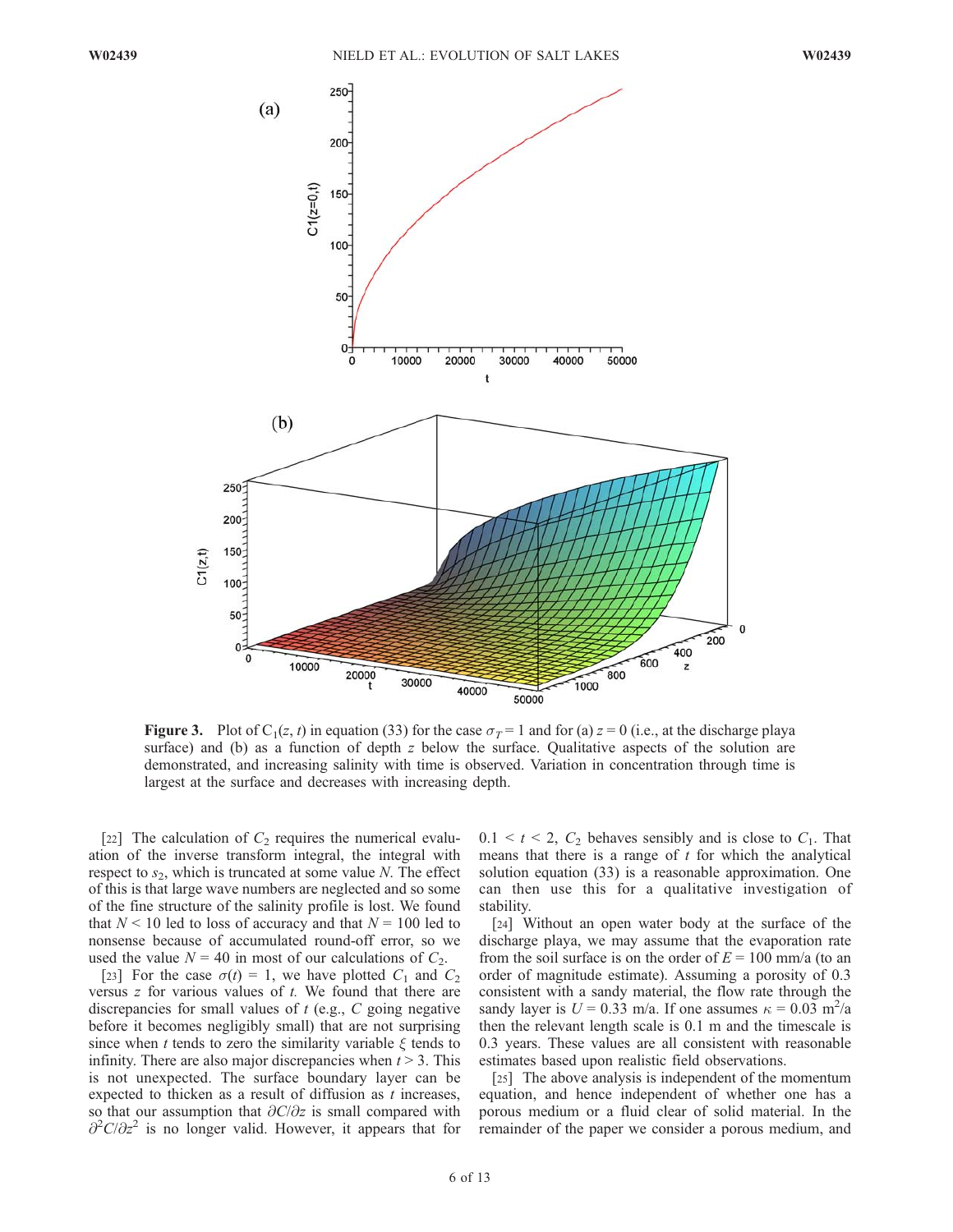we use the notation of Nield and Bejan [2006]. The Rayleigh-Darcy number  $Ra_D$  is defined as

$$
Ra_D = \frac{g\beta_C K H \Delta C}{\nu D_m}.
$$
\n(38)

Here  $g$  is the gravitational acceleration,  $K$  is the permeability,  $H$  is the layer depth,  $\nu$  is the kinematic viscosity of the fluid, and  $D_m$  is the effective diffusivity in the porous medium (the porosity times the diffusivity in the fluid), while  $\Delta C$  is the concentration difference across the layer and  $\beta_C \Delta C$  is the fractional change in density across the layer. The diffusivity  $\kappa$  employed above can now be identified with  $D_m$ .

[26] We consider that part of the profile in which there is a significant variation of concentration. We note that equation (35) gives the surface concentration, and the concentration drops down to almost zero when  $\xi = 2$ , where concentration drops down to almost zero when  $\xi = z/\sqrt{4t}$ . Thus we can consider a layer for which the concentration difference is equal to the surface concentration and the layer depth is  $z_e = 4t^{1/2}$ .

[27] We suppose that the layer has an impervious top at constant concentration and a free bottom at constant concentration. The standard linear stability theory [see, e.g., Nield, 1975], leads to the following boundary value problem:

$$
(D2 - a2)W = -RaDa2\Gamma,
$$
\n(39)

$$
(D2 - a2)\Gamma = -f(\zeta)W,
$$
 (40)

$$
W = \Gamma = 0 \text{ at } \zeta = 0,
$$
 (41)

$$
DW = \Gamma = 0 \text{ at } \zeta = 1. \tag{42}
$$

Here  $W(\zeta)$  and  $\Gamma(\zeta)$  are respectively velocity and concentration amplitude functions, D denotes the operator  $d/d\zeta$ , a is a horizontal wave number, and  $f(\zeta)$  denotes the salinity gradient normalized by the requirement that  $\langle f(\zeta) \rangle = 1$ , where the angle brackets denote an integral with respect to  $\zeta$  from 0 to 1. The system consisting of equations (39)–(41) can be solved approximately using a Galerkin method. Suitable trial functions that satisfy the boundary conditions are

$$
W = 2\zeta - \zeta^2, \quad \Gamma = \zeta - \zeta^2,\tag{43}
$$

and the method yields

$$
Ra_D = \frac{\langle (DW)^2 + a^2W^2 \rangle \langle (D\Gamma)^2 + a^2\Gamma^2 \rangle}{a^2 \langle W\Gamma \rangle \langle W\Gamma f(\zeta) \rangle}.
$$
 (44)

For example, when  $f(\zeta) \equiv 1$ , this formula gives

$$
Ra_D = \frac{32(5+a^2)(10+a^2)}{49a^2}.
$$
 (45)

This is minimized when  $a = \sqrt{5}$ , and the minimum value of Ra<sub>D</sub> is 29.4. This exceeds by about 8.5% the exact value 27.1. This value was originally obtained by Nield [1968] and is cited by Nield and Bejan [2006, Table 6.1]. [28] To apply formula (44) to the present problem we make the following connections. We suppose that the bottom boundary corresponds to  $\xi = \alpha$ , where  $\alpha$  has a value near 2, and take  $\zeta = \xi/\alpha$ . Using equations (33) and value hear 2, and take  $\zeta - \zeta/\alpha$ . Using equations (55) and (34) and the fact that  $dF/d\zeta = -\sqrt{\pi}erfc(\zeta)$ , we then have

$$
-\frac{dC_1}{d\zeta} = -\frac{dC_1}{dz}\frac{dz}{d\xi}\frac{d\xi}{d\zeta} = 2\alpha\sigma_{\rm T}\sqrt{\frac{t}{\pi}}\text{erfc}(\alpha\zeta),\tag{46}
$$

and this requires that we take

$$
f(\zeta) = \frac{\text{erfc}(\alpha \zeta)}{\langle \text{erfc}(\alpha \zeta) \rangle}.
$$
 (47)

Thus the net effect of the nonuniformity of the salinity gradient is to multiply the critical value of the Rayleigh number by the factor  $\eta$  where

$$
\eta(\alpha) = \frac{\langle W\Gamma \rangle \langle \text{erfc}(\alpha \zeta) \rangle}{\langle W\Gamma \text{erfc}(\alpha \zeta) \rangle},\tag{48}
$$

where *W* and  $\Gamma$  are given by equation (43).

[29] At the same time, the bottom-to-top concentration difference is reduced by a factor  $\varepsilon(\alpha) = 1 - F(\alpha)$  because of the selection of the lower boundary at  $\xi = \alpha$ . Taking this into account, the value of the critical number should also be divided by  $\varepsilon(\alpha)$ . Hence we calculated the function  $\lambda(\alpha)$  =  $\eta(\alpha)/\epsilon(\alpha)$ , and we found that it has a minimum value of 1.29 at  $\alpha = 1$  and increases to 1.74 at  $\alpha = 2$ .

[30] To counteract this increase in the value of the critical number one should note that the boundary condition equation (42) is more restrictive than is physically warranted, so that by using this boundary condition we overestimate  $Ra_{Dc}$ . Thus taking all these things into account, we use the estimate  $Ra_{De} = 30$ .

## 4. Application of Theory to a Salt Lake System

[31] As an illustrative example, let us consider the following reference case, denoted by the subscript r:

$$
g_r = 10 \text{ ms}^{-2}
$$
,  $K_r = 10^{-12} \text{ m}^2$ ,  $\nu_r = 10^{-6} \text{ m}^2 \text{ s}^{-1}$ ,  
 $D_{mr} = 10^{-9} \text{ m}^2 \text{ s}^{-1}$ ,  $\beta_{Cr} \Delta C_r = 0.03$ ,  $H_r = 0.1 \text{ m}$ .

These lead to  $Ra_{Dr} = 30$ , which is equal to our estimate of the critical value.

[32] Relative to all of this we now have a layer depth (units 0.1 m) varying with time (units 0.3 years) as

$$
z_e = 4t^{1/2} \tag{49}
$$

and a concentration difference varying with time as

$$
C(0, t) = 2\sigma_T \left(\frac{t}{\pi}\right)^{1/2},
$$
\n(50)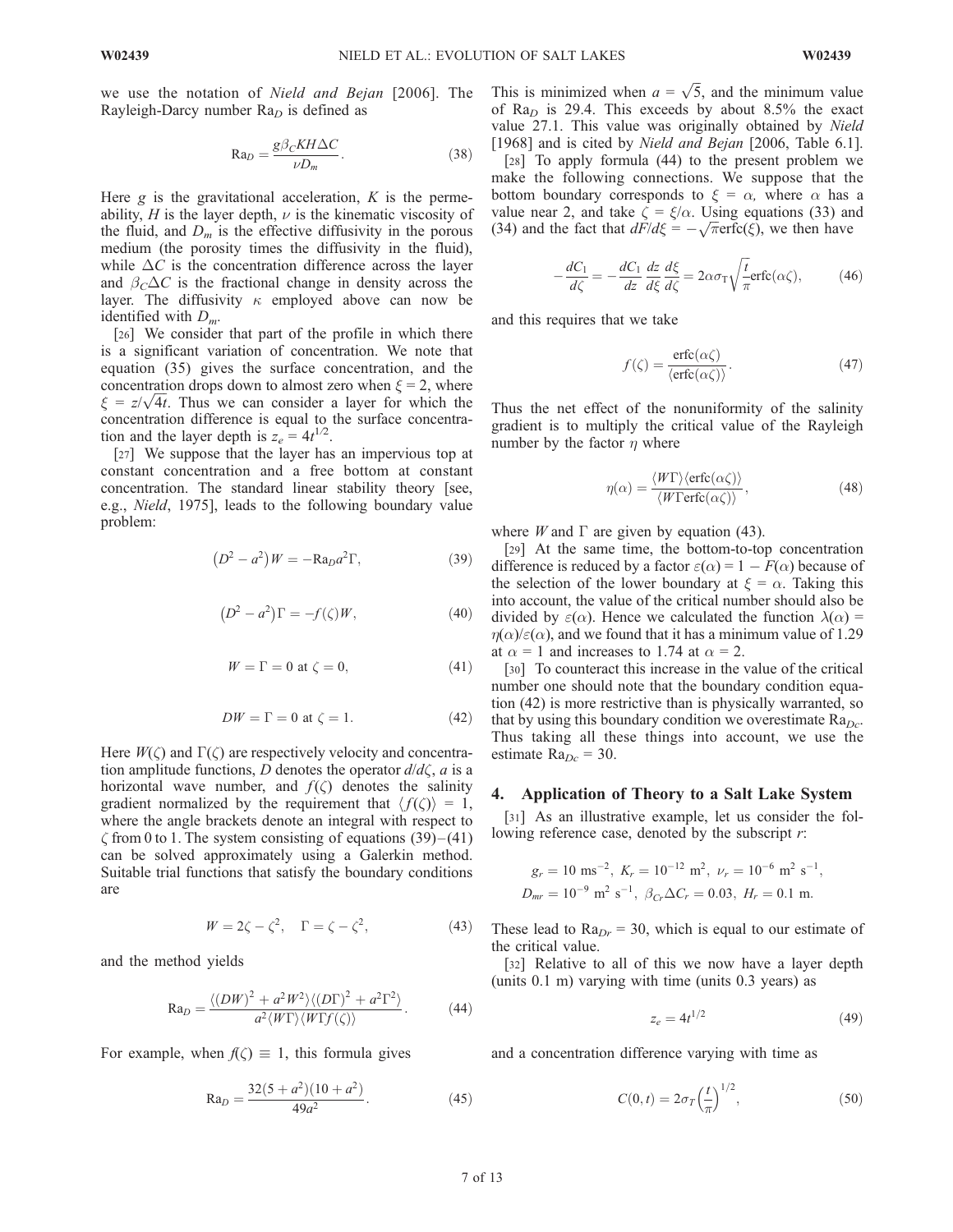

Figure 4. A conceptual schematic illustrating the various solute transport processes that occur through two cycles of the episodic convection process. The two major transport regimes shown in Figure 2 are seen to occur at different times and are interleaved through episodic repetition, i.e., discharge and evaporative concentration in the advection-only regime, and then discharge (advection) as well as density-driven free convection in the mixed convection regime. Increasing time snapshots  $t_i$  from the initial condition  $t_0$  are shown.

so we have

$$
\text{Ra}_D/\text{Ra}_{Dr} = \frac{8\sigma_T t}{\pi^{1/2}}.\tag{51}
$$

[33] For the onset of convection, with the permeability measured in Darcys and a 3% initial solution, we thus estimate that  $z_eC(0, t) = 1$  or  $t = t_{crit}$  where

$$
t_{crit} = \pi^{1/2} / 8\sigma_T = 0.22 / \sigma_T \tag{52}
$$

in terms of a timescale of 0.3 years.

[34] Thus for a porous medium with a permeability of 1 Darcy, one would expect instability after a couple of weeks. (We assume that  $\sigma_T$  is of order unity. Thus  $t_{\text{crit}}$  is of order 0.2, giving a dimensional time of order 0.06 years). For a medium with a permeability of  $10^{-3}$  Darcy the time to instability would be a thousand times greater, that is a few decades.

[35] When convection starts, that decimeter layer gets mixed up and there is then no destabilizing agency, and the salty fluid diffuses downward. Then the net effect is that we are back to square one but with a higher average salinity in the system. The process can then repeat for an extensive period. We call this phenomenon episodic convection. A conceptual diagram given in Figure 4 illustrates the various solute transport processes that occur through two cycles of this episodic convection process. The two major transport regimes outlined earlier are seen to occur at different times and are interleaved, i.e., discharge and evaporative concentration in the advection-only regime, and then discharge (advection) as well as density-driven free convection in the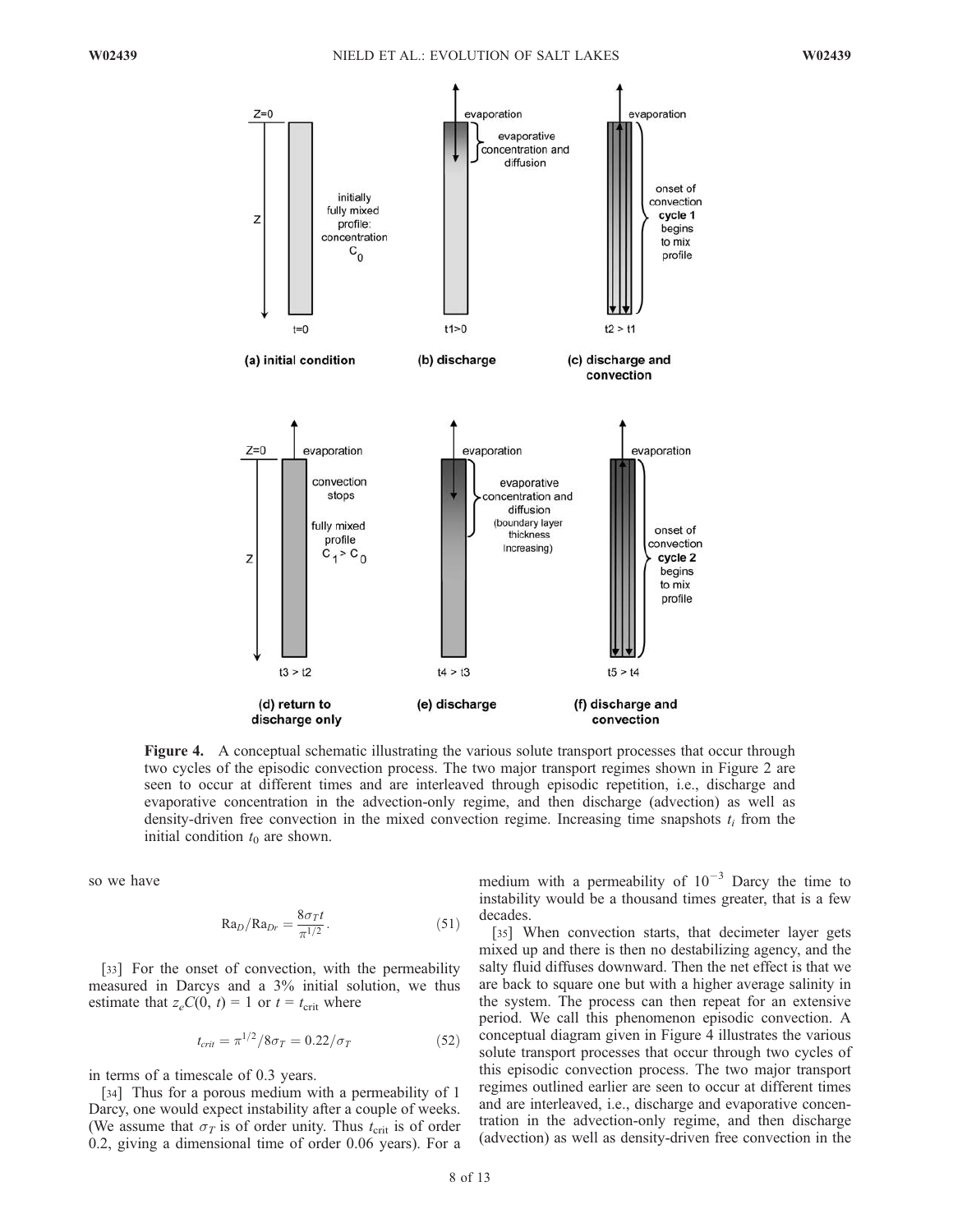mixed convection regime. Increasing time snapshots  $t_i$  from the initial condition  $t_0$  are shown. The process is expected to repeat for an extensive but finite period as the surface layer and subsurface groundwater concentration eventually become hypersaline. The upper time limit is dictated by the time it takes for precipitation of salts to occur. When precipitation occurs, the salt is effectively removed from the solute transport process. As the system gets increasingly more saline through progressive cycles and approaches halite precipitation levels, it is expected that the concentration gradients will become smaller. Intuitively, one may expect that the system would be most dynamic at early times (where maximum density contrasts can be established) but become increasingly lethargic at later times (where density contrasts progressively dissipate through repeated convection cycles that lead to mixing of the profile to new and higher concentrations, as well as the upper limit on salt concentrations that may be achieved as imposed by natural salt solubility limits).

[36] One can now estimate the timescale for mixing as follows. Near the onset of convection (for slightly supercritical Rayleigh number) the characteristic velocity scale is  $U_{\text{conv}} \sim (D_m/H)(\text{Ra}_D - \text{Ra}_{Dc})$  and hence the characteristic time for the convection circulation is  $T_{\text{conv}} = H/U_{\text{conv}}$  or  $(H^2/D_m)$   $(Ra_D - Ra_{Dc})^{-1}$ . If we take  $H = O(L_{ed})$  and identify  $\kappa$  and  $D_m$  then  $H^2/D_m = O(T_{ed})$ . Hence  $t_{\text{conv}} =$  $T_{\text{conv}}/\tilde{T}_{ed} = O((\text{Ra}_D - \text{Ra}_{Dc})^{-1})$ . We have a situation where  $Ra_D$  is increasing linearly with time. It is reasonable to expect that it will increase beyond the critical value for a time  $t_{\text{conv}}$  before mixing takes place and so the mean value of Ra<sub>D</sub> – Ra<sub>Dc</sub> during this interval will be  $Ra_{Dc}t_{conv}/2t_{crit}$ . The requirement for consistency is that

$$
t_{\text{conv}} = O\left(\left[\frac{2t_{\text{crit}}}{\text{Ra}_{Dc}}\right]^{1/2}\right) = O\left(\left[\frac{t_{\text{crit}}}{15}\right]^{1/2}\right). \tag{53}
$$

[37] One could expect to be in the domain of monotonic convection (hot salty fluid on top) so that one can add thermal and solutal Rayleigh numbers. The thermal Rayleigh number will be negative, and hence the onset of instability will be delayed by the thermal effect.

[38] A gradually increasing average density will result in a proportionately increasing destabilizing density gradient in the surface layer, and hence the value of  $t_{\text{crit}}$  is expected to decrease with time as the salt layer evolves.

## 5. Numerical Experiments

[39] Field verification of the theory described above is very difficult, if not impossible, owing to the potentially very long timescales of convection, and also the impracticality of observing concentration distributions at the scale and spatial resolution required to verify that episodic convection is occurring. One option that exists to verify the analytical theory is to perform a variable-density numerical simulation of the evapoconcentration process below a discharging salt lake. We perform some numerical experimentation here to lend support to the newly proposed analytical theory. Importantly, within a numerical framework many of the simplifying assumptions made in the development of the analytical solution are not required. The

numerical modeling presented here is intended to be demonstrative rather than exhaustive since there are clearly a large number of boundary conditions in a variety of saline hydrologic systems [Yechieli and Wood, 2002]. Here, we wish to capture the essential processes of evaporative discharge and salt accumulation which are common to most, if not all, saline systems. Some key questions arise: do we observe episodic convection beneath a discharging salt lake in the numerical modeling framework? What are the spatial and temporal scales of the groundwater flow and solute transport processes observed? What does episodic convection look like in a framework that is 2-D or 3-D (removing the dimensionality restriction required of the 1-D analytical theory)?

[40] Numerical modeling was performed using FEFLOW version 5.2 [Diersch, 2005]. FEFLOW is a numerical finite element system that allows various 2-D projections as well as 3-D flow and transport processes in porous media. The code has been successfully benchmarked for a number of variable-density flow examples, such as the Elder, Henry, Salt Dome and Salt Pool problems [Diersch and Kolditz, 2002; Diersch, 2005]. The fundamental mathematical basis of FEFLOW [Diersch, 2005] is formed by the physical principles of mass conservation of a phase, contaminant mass conservation of a phase, and momentum conservation of a phase. The reader is referred to Diersch [2005] for further information relating to the FEFLOW variable-density groundwater flow model.

## 5.1. Conceptual Model

[41] For the purposes of a preliminary numerical demonstration, a 2-D vertical projection was chosen to model a vertical section highlighted in Figure 1, i.e., a region directly below the discharge playa. We focus the modeling framework on processes occurring directly beneath the discharge playa where groundwater flow is subvertical to vertical. A transient, density-dependent groundwater flow and solute transport regime was constructed. Figure 5 illustrates the basic concept and boundary conditions. The model has an initial concentration of about seawater (35,000 mg/L) throughout, which may be representative of a near-coastal sabkha system or discharge playa. Saltwater flows into the model at the bottom while evaporation occurs at the top surface. The side boundary conditions are assumed to be no flow in this analysis. The volumetric inflow rate at the bottom boundary was constant at  $0.4 \text{ m}^3/\text{a}$ and this corresponds to an evaporation rate of 10 mm/a at the top boundary (if we assume continuity along the vertical flow line in near-steady conditions). An evaporation rate in the range  $10-100$  mm/a is reasonable for a system where there is no surface water, where salinity is high and approaching precipitation levels. Evaporation is expected to be lowest when a salt precipitate crust has formed.

[42] Inflow of fluid was simulated via a fluid source term along the bottom row of elements, with a Neumann (flux) type mass boundary condition (constant rate of solute influx, commensurate with the inflow of fluid to simulate inflow of saltwater). Outflow was simulated via a sink term (equal magnitude to the inflow source term). Saltwater therefore enters the model at the bottom boundary condition but only water leaves the model at the upper boundary, therefore allowing salt accumulation to occur through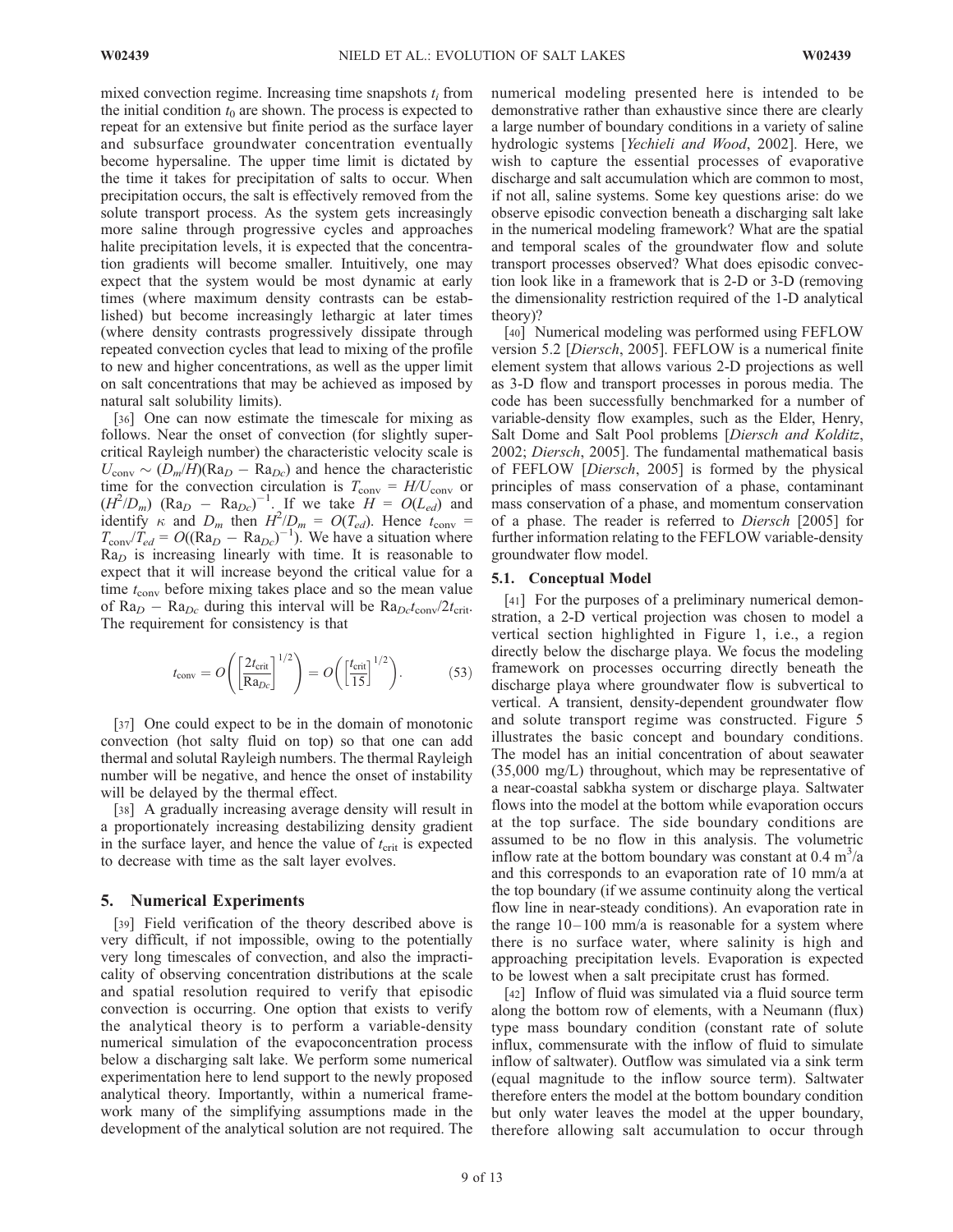

Figure 5. Conceptual model for FEFLOW simulation of groundwater flow and solute transport in an aquifer directly beneath a discharging playa. The bottom boundary condition is a salty fluid source, and evaporation (i.e., a fluid sink removing freshwater only) occurs at the top boundary condition at a rate of  $E = 10$  mm/a. Side vertical boundaries are no flow boundaries.

evapoconcentration. A complete list of modeling parameters is shown in Table 1.

## 5.2. Spatial and Temporal Discretization

[43] The 2-D model domain was chosen as 40 meters long and 10 m high, and was discretized into 27,200 rectangular elements. While this choice is reasonably arbitrary, it should be noted that in steady state convective systems square cells (cell width = layer height) are expected to form. It is also known from previous Rayleigh stability criterion work that the critical Rayleigh numbers are approximately geometry independent where the box length is greater than about four times its height [Caltagirone, 1982; Weatherill et al., 2004]. The chosen model domain therefore allows an integral number of larger steady cells to form at later times and has a sufficient aspect ratio to ensure that numerical results are not geometrically dependent. Numerical elements had a constant width of 0.1 m but varied in height. From the top of the model, the top 10 rows

were of height 0.1 m (square elements), followed by 14 rows of height 0.14286 m, followed by 20 rows of height 0.2 m, 14 rows of height 0.14286 m, and finally 10 rows of height 0.1 m. This provided a symmetrical grid (symmetric about the horizontal, halfway up the grid) and a high level of discretization around the top and bottom boundaries to capture the potentially high density gradients. Some sensitivity analyses to spatial discretization were performed to ensure model results were relatively grid independent and confirmed that the above spatial discretization was satisfactory.

[44] It is important to estimate the evolution timescales in salt lake brine formation as this dictates numerical simulation time requirements. Yechieli and Wood [2002] present a simple analysis for estimating the evolution time for playa brine formation. Using the parameters employed in our numerical model, it is estimated (using equation (11) in Yechieli and Wood's [2002] paper) that the time taken for our system to reach halite precipitation levels ( $\sim$ 300,000 ppm) is about 2,500 years. As will be seen below, the episodic

| Parameter                                          | Symbol                     | Value                       | Unit                  |
|----------------------------------------------------|----------------------------|-----------------------------|-----------------------|
|                                                    | Model                      |                             |                       |
| Model length                                       | $\mathcal{X}$              | 40                          | m                     |
| Model width                                        | $\boldsymbol{Z}$           | 10                          | m                     |
| Element width                                      | $\Delta x$                 | 0.1                         | m                     |
| Element height                                     | $\Delta z$                 | varied, $0.1 - 0.2$         | m                     |
|                                                    | <b>Aquifer Properties</b>  |                             |                       |
| Hydraulic conductivity                             | K                          | 8.64                        | $m d^{-1}$            |
| Effective porosity                                 | $\varepsilon$              | 0.3                         |                       |
| Longitudinal dispersivity                          | $\beta_L$                  | 0.2                         | m                     |
| Transverse dispersivity                            | $\beta_T$                  | $= 0.1 \beta_L$             | m                     |
| Molecular diffusivity                              | $D_f$                      | $10^{-9}$                   | $m^2$ s <sup>-1</sup> |
|                                                    | Flow and Solute Conditions |                             |                       |
| Volumetric inflow rate                             | $Q_{\text{inflow}}$        | 0.4                         | $m^3/a$               |
| Volumetric outflow rate (evaporative discharge)    | $Q_{\text{outflow}}$       | 0.4 (compare $E = 10$ mm/a) | $m^3/a$               |
| Inflowing water concentration                      | $C_{\text{inflow}}$        | 35,000                      | $mg L^{-1}$           |
| Outflowing water concentration                     | $C_{\rm outflow}$          | $\theta$                    | $mg L^{-1}$           |
| Initial water concentration                        | $C_{\text{initial}}$       | 35,000                      | $mg L^{-1}$           |
| Coefficient of density coupling with concentration | $\Delta \rho / \Delta C$   | 700                         | $kg \, \text{m}^{-3}$ |

Table 1. FEFLOW Numerical Modeling Parameters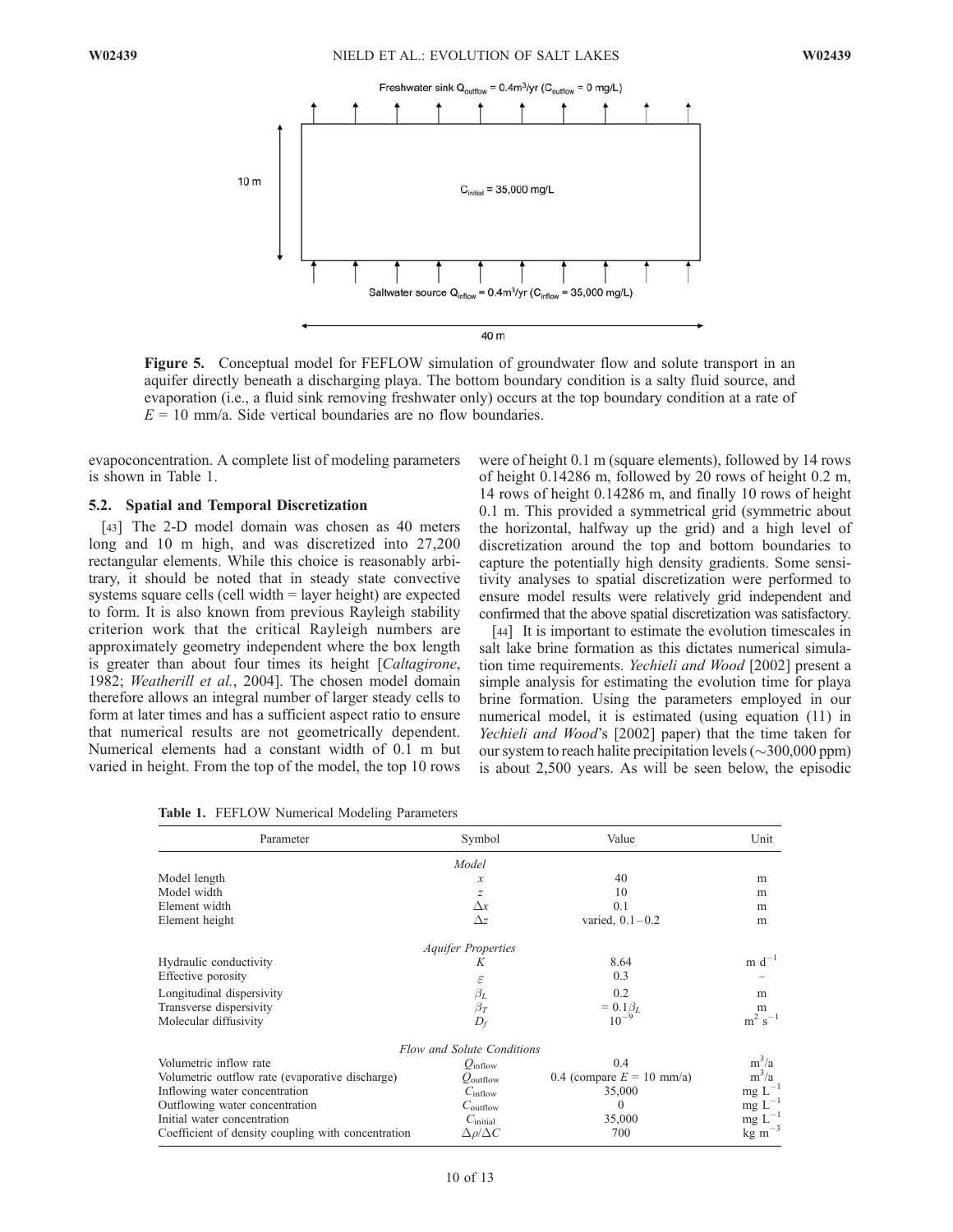

Figure 6. Numerical results for concentration distribution at various times, illustrating the episodic convection process. Shown are ''birth'' and ''death'' stages of fingering at the beginning and end of each episodic convection cycle. In this numerical example, the time between sequential new birth episodes as well as their intermediate persistence timescales occurs on decadal timescales.

convection process occurs on decadal timescales and therefore we may expect that up to several hundred episodic convection cycles may occur throughout the evolution of the salt lake from genesis to maturity. The computational power required to run this model was both extensive and extremely restrictive on even the fastest quad-processor PC available to us. As such, we have constrained our demonstrative verification activity to the primary requirement of observing several cycles of episodic convection only. We have necessarily relaxed the requirement of simulating the salt lake through to mature brine formation (halite precipitation levels). On the basis of this brine evolution analysis and the inherent computational complexity involved, we employ the following temporal parameters in our numerical simulation. The initial time step was 0.001 days, with time steps automatically increased (and decreased) throughout the simulation by FEFLOW. A maximum time step of 10 days was

set. In FEFLOW, the automatic time step increment is regulated by error checking (based on a maximum error norm of 0.0001) and time steps are decreased when appropriate to reduce numerical instability based upon Courant type stability criteria. The total time of the simulation was 240 years (which was shown to be satisfactory in order to observe several cycles of episodic convection). Solute concentration data was recorded to an output file every 60 days.

## 5.3. Numerical Modeling Results

[45] As a demonstrative and semiquantitative exercise in verifying the potential for episodic convection to occur, the numerical modeling was successful. Numerical experiments clearly confirm the existence of episodic convection and semiquantitatively validate the findings of the analytical approach. Figure 6 shows the evolution of the salt lake system through several convection ''episodes.'' The model clearly showed a thickening of the saline boundary layer at the top due to evaporative concentration and diffusion, and once a critical threshold was reached (in terms of boundary layer thickness and density difference) convective fingering was clearly observed. As predicted by the analytical theory, the convection simultaneously dispersed solute throughout the model and eroded the boundary layer at the top, resulting in reduced instability and dissipation of the density driving force for convective fingering. After this dissipation period, evaporation leads to further evapoconcentration and diffusive boundary layer formation. As the boundary layer rethickens, a new convection episode begins as predicted by the newly proposed theory. Clearly the process will repeat for an extensive but finite period as the surface layer and subsurface groundwater concentration eventually become hypersaline and where salt precipitation occurs.

[46] Some other useful observations follow from the numerical modeling demonstration. In two dimensions, as in this model, it was clear that the onset and decay of convection is more complex than suggested by the 1-D theory. The onset and decay of fingering processes was shown to be temporally and spatially variable; while one finger was decaying in one region of the model, another could be growing and vice versa. The complete ''birth'' and ''death'' components of a convection episode was readily observable in localized regions or patches of the aquifer system, i.e., fingers grow and completely dissipate. On the larger layer scale, a more detailed analysis reveals that convection never completely dies throughout the entire layer. Rather than complete convective dissipation, there is substantial mixing away of the fingers and a large reduction in convection strength caused by dispersive mixing associated with the convective circulation. Episodicity is therefore observed through substantial changes in the strength of convection (strongest at the start of fingering process but weakening as dispersion mixes fingers away) rather than complete birth and death cycles. During these periods of lower strength convection, fingering never completely dies throughout the entire aquifer. Critically, however, completely new sets of fingers of progressively higher salinity continue to form with increasing time – an observation that is entirely consistent with the episodic convection hypothesis.

[47] On the basis of numerical simulations, a number of other semiquantitative observations can now be made.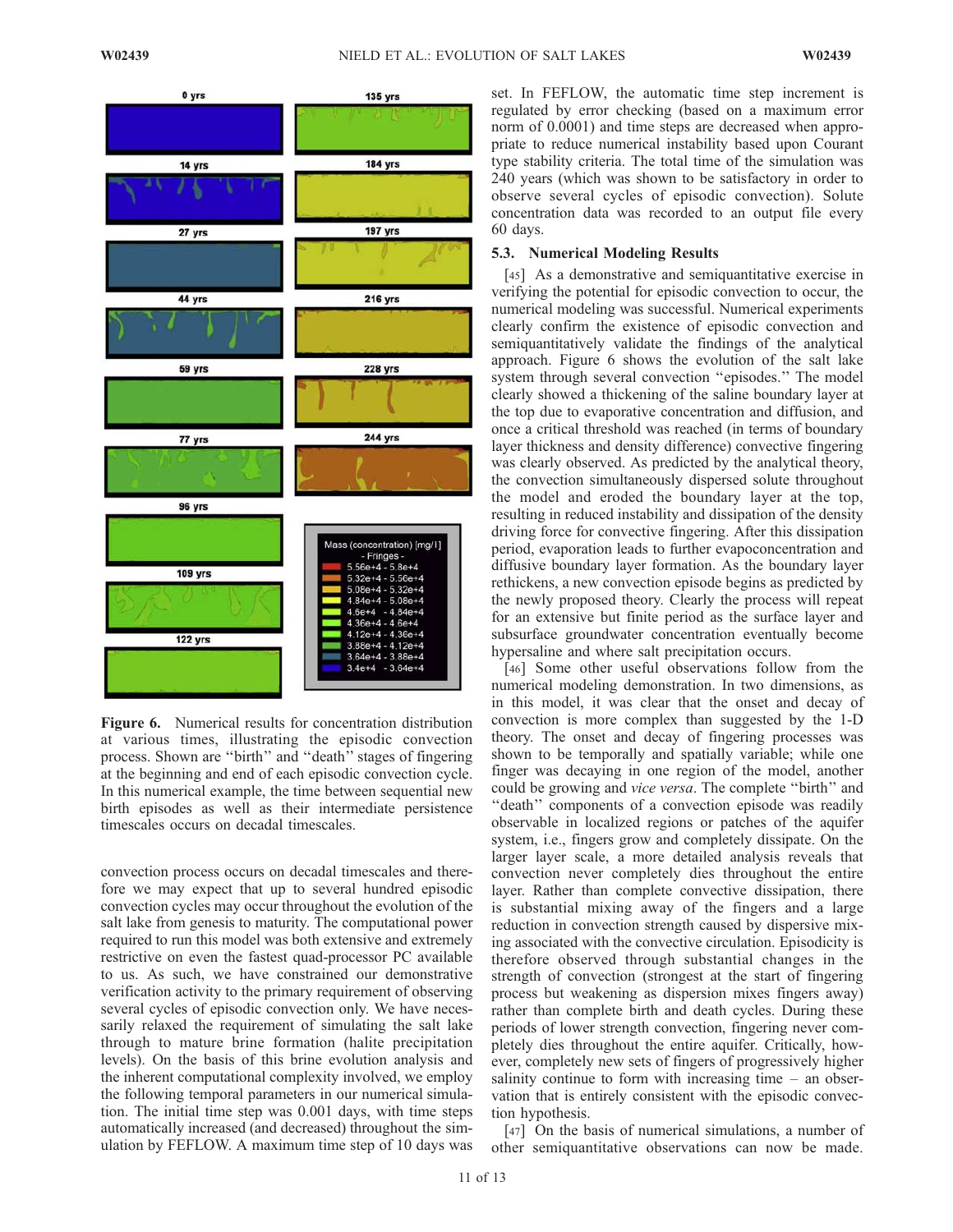These include: 1. The time between ''convective births'' increases nonlinearly with increasing number of convection cycles in the episodic convection process; 2. Once born, the ''lifespan'' of convective cycles increases nonlinearly with increasing time. Each progressive cycle is longer lived. For the hydrologic conditions employed in the demonstration numerical simulation, both successive birth and intermediate persistence timescales are approximately decadal to multidecadal – an observation consistent with the analytical theory; 3. Following the dissipation of the current convection episode, the time it takes for the next birth to occur is relatively constant among cycles and appears to be dictated by the diffusive timescales required to establish the necessary boundary layer thickness; 4. From animations of results not shown here, it is immediately evident that fingers at earlier time sink faster and mix away to death much more quickly. At later times, the newly introduced fingers grow more slowly and mix away to death more slowly. They have a longer life as noted above; and 5. Consequently, the system is significantly more dynamic at early stages in the system evolution and is obviously more lethargic at later times.

## 6. Discussion and Conclusion

[48] This study explored the transient evolution of a salt lake using an analysis based on the governing equations of flow and solute transport with a novel surface source term modeling the evaporative process. The transient dynamics of convective motion have been determined from an analytical and theoretical view point. For typical field-scale parameters, it has been shown that instability may initially occur within timescales on the order of weeks or decades and that a layer of salty fluid whose thickness is on the order of decimeters is responsible for the initial onset of convection. These spatial and temporal scales associated with convection have not been identified in previous literature and reveal significant new insights into the genesis of salt lake systems. Fascinatingly, the analysis has showed that when convection starts, the decimeter layer mixes and this results in the loss of the destabilizing force. In this period, the salty fluid diffuses downward. This results in a return to a hydrologic system where the salt profile is then well mixed throughout, but now with a background concentration with a higher average salinity. The process can then repeat for an extensive period. We have called this phenomenon episodic convection. Additionally, our analytical theory has shown that the critical Rayleigh number that should be employed in the case of an evaporating salt lake is somewhat lower than the traditional value of  $4\pi^2$  first proposed by Horton and Rogers [1945] and then independently by *Lapwood* [1948]. Indeed, for the boundary conditions employed here (and critically in the presence of an upward discharge flux), we find that the appropriate choice of stability criterion yields  $Ra_{Dc} = 30$  approximately.

[49] Variable-density groundwater flow and solute transport modeling experiments of a field-based salt lake system confirm the existence of episodic convection and semiquantitatively validate the findings of the analytical approach. In local areas of the aquifer, complete birth and death processes are observed within an episodic convection cycle. Throughout the entire aquifer layer, episodicity is observed through substantial changes in the strength of convection

(strongest at the start of fingering process but weakening as dispersion mixes fingers away) rather than complete birth and death cycles. Completely new sets of fingers of progressively higher salinity continue to form with increasing time – an observation that is entirely consistent with the episodic convection hypothesis. For the hydrologic conditions employed in the demonstration numerical simulation, both successive birth and intermediate persistence timescales are approximately decadal to multidecadal. As an approximate indication only, we may therefore expect that up to several hundred episodic convection cycles may occur throughout the evolution of a typical salt lake whose brine evolution timescales may be several thousand years. Clearly the number of cycles may be smaller or larger depending upon the brine evolution timescale as well as the episodicity timescales which are expected to be dependent on salt lake hydrogeologic parameters.

[50] Further work is required to assess the role of salt lake permeability and lake sediment strata in real geologic settings on this episodic convection process. Simmons et al. [2001] and Nield and Simmons [2007] have highlighted the critical role that heterogeneity in permeability may play in both the onset as well as growth and/or decay of free convective instabilities. Geologic heterogeneity may prove crucial in controlling the occurrence of the episodic convection problem and further work is required to assess this. The relationships between convective processes and heterogeneity are not simple [Nield and Simmons, 2007] and we therefore do not wish to extrapolate our findings here to heterogeneous geologic systems. Similarly, a fully 3-D assessment of mixed convection (including subhorizontal regional groundwater flow and discharge) in saline systems would be a useful area for future inquiry. Clearly discharge and evaporative processes (forced convection) occur simultaneously with the density-driven flow processes (free convection) and the relative strength of these processes is expected to control the spatial and temporal patterns of episodic convection. Finally, as noted by Yechieli and Wood [2002], different saline systems encountered in arid and semiarid regions throughout the world are similar in hydrologic terms but do vary in the nature of their boundary conditions. Therefore future analyses should explore the way in which hydrologic boundary conditions encountered in different saline system environments (salt pans, playas, sabkhas, salinas, saline lakes, and salt flats) effect both the likelihood and significance of the episodic convection process. It was considered beyond the scope of the current study to consider all possible saline systems. Similarly, future studies could examine the way in which chemical reactions and dissolution/precipitation processes influence episodic convection processes by way of chemically reactive transport modeling. The influence of double diffusive convection caused by simultaneous interaction of heat and solute transport may be another important consideration.

[51] To our knowledge, the proposed episodic convection process has not been identified or reported in previous salt lake literature. The analytical theory proposed is supported by a demonstration numerical example which clearly shows the nature of episodic convection in a simple aquifer setting. This study suggests that episodic convection processes may be important in understanding and interpreting data in salt lake hydrologic analyses and in explaining other observa